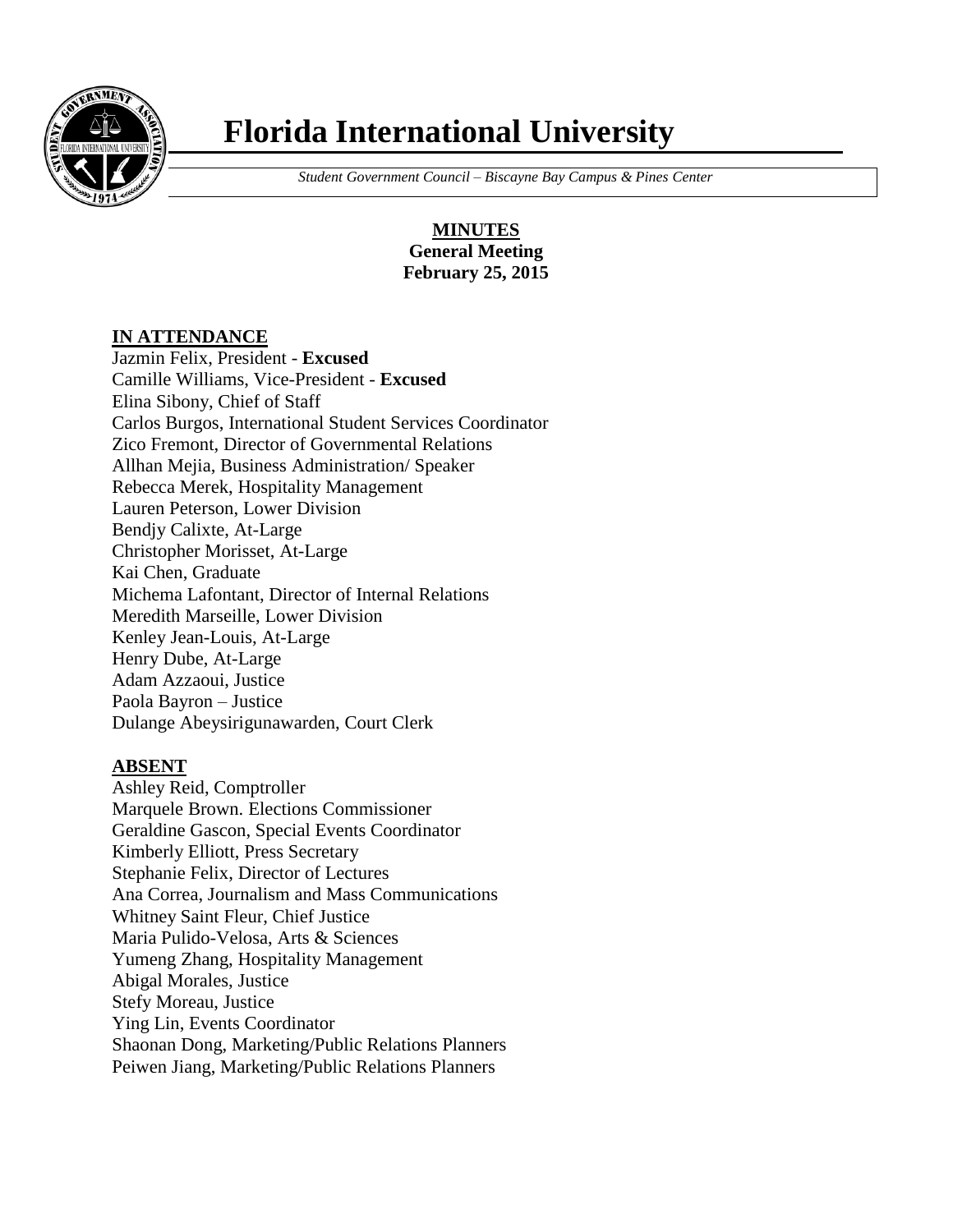### **GUESTS**

Ryan Keesee – CLS (Pride Month) Demetrius Villa – **3:45pm**

## **CALL TO ORDER**

The Student Government Association (BBC) held a General meeting on February 25, 2015 in room WUC 221. The meeting was called to order at **3:37 p.m.** by Speaker Allhan Mejia.

## **SENATE SPEAKER REPORT**

- Speaker Mejia reminded everyone that election deadlines were on Monday, February  $23<sup>rd</sup>$ .
- Speaker Mejia reminded the council that Cabinet positions must be appointed.

# **CHIEF OF STAFF REPORT**

- Sibony reminded everyone that the Soledad O'Brian Lecture is tonight and everyone should be in attendance.
- Sibony spoke about the Council VS Staff event on March  $7<sup>th</sup>$ , 2015
- Sibony also reminded the council about JWU VS FIU, Match  $18<sup>th</sup>$ , 2015 and that it is 90s themed.

# **ADVISOR'S REPORT**

- Coordinator Adames, spoke about ALs Forum, which is February  $26<sup>th</sup>$  from  $2pm 3pm$ .
- Coordinator Adames also mentioned the Leadership Forum with Dr. Arneston on February  $27<sup>th</sup>$  from  $12$ pm – 1pm.
- Coordinator reminded the council about the MAST Academy meet and greet, March  $6<sup>th</sup>$ from 12:30pm – 2pm.
- Lastly, Coordinator Adames mentioned FIU Day which will be held March  $24<sup>th</sup>$  March  $26<sup>th</sup>$  in Tallahassee, FL.

## **NEW BUSINESS**

## **I. CLS Pride Month**

- Ryan Keesee spoke to the council about LGBTQA Pride Month, but especially about the Miami Beach Pride Parade. He invites the council to join the FIU float on April 12, 2015 at 9:30am. 8am if transportation is needed from BBC. For more info  $-\lg bt@$  fiu.edu

## **II. Finance Code**

- Senator Morisset spoke on the changes on the updated Finance Code.

Senator Merek motioned to approve and add the Finance Code as title nine to the statues.

Senator Calixte seconded the motion.